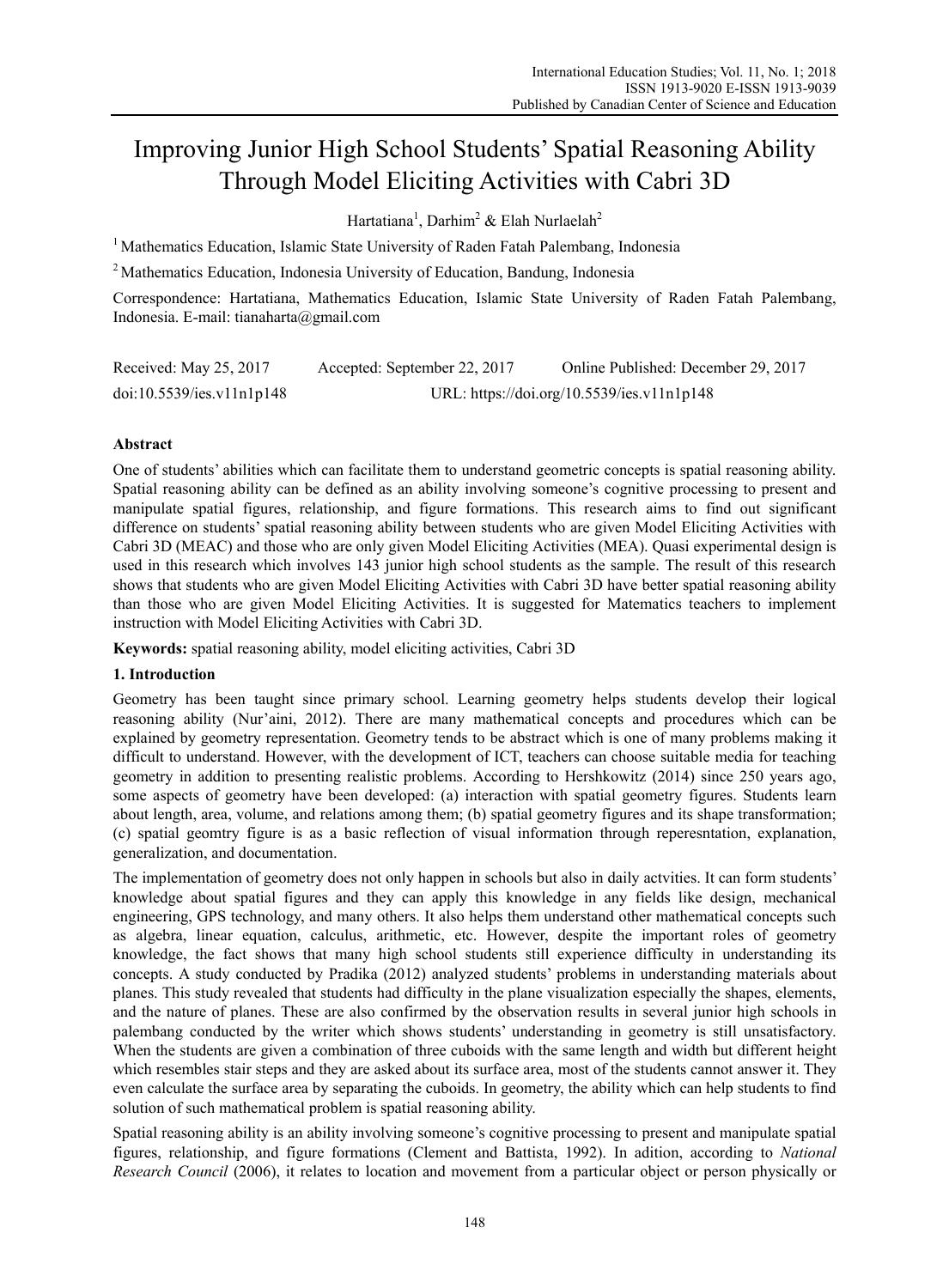mentally. Spatial reasoning covers three components namely spatial concept, representation, and reasoning. These components involve relationship among spatial structures and possible representations. This ability invloves spatial visualization and orientation, such as the skill of reading figures and representing 2D figures from 3D figures based on various points of view (Nurlatifah, Wijaksana, & Rahayu, 2013) and nowadays the awareness of the importance of spatial reasoning ability in Mathematics education is increasing (Khan, Francis, & Davis, 2014).

There are many softwares provided for teachers to solve mathematical problems and use it in teaching and learning process one of that software is Cabri 3D. Besides use Cabri 3D to improve spatial reasoning ability, a meaningful learning approach is needed, and one of learning approaches is Model Eliciting Activities (MEA). It is one of the mathematical learning approaches which allows students to construct mathematical concepts through realistic problems. Software integration into this approach makes the teaching and learning process more interactive. Students can understand concepts with the help of Cabri 3D. Students also can manipulate and visualize figures through this software.

#### **2. Research Objective**

This research is aimed to find out is there significant difference on students' spatial reasoning ability between students who are given Model Eliciting Activities with Cabri 3D (MEAC) and those who are only given Model Eliciting Activities (MEA).

### **3. Research Method**

This research used quasi experimental design which involves 143 junior high school students as the sample. They are divided into two groups, one group of students is given Model Eliciting Activities with Cabri 3D (MEAC) and the other group is given Model Eliciting Activities. Before the instruction, learning materials and student's workbook are created by the writer for both groups. A test to measure students' spatial reasoning ability is also developed and given before and after learning process.

#### **4. Result**

Statistical analysis is conducted by firstly testing the normality of the data in order to know whether the obtained data are distributed normally or not. For this purpose, Kolmogorov Smirnov is used with the following hypotheses: H0: The data are distributed normally and H1: The data are not distributed normally**.** The criterion of testing these hypotheses is that if p value  $> 0.05$ , H<sub>0</sub> is accepted and the other one is rejected and vice versa. The result is diplayed in Table 1.

|  |  | Table 1. The result of normality test |  |
|--|--|---------------------------------------|--|
|--|--|---------------------------------------|--|

|                    | Instruction |             |  |
|--------------------|-------------|-------------|--|
|                    | <b>MEA</b>  | <b>MEAC</b> |  |
| Number of Students | 71          | 72          |  |
| K-S                | 0.651       | 0.651       |  |
| Asym. Sig          | 0.791       | 0.791       |  |
| H0                 | Accepted    | Accepted    |  |

As shown in Table 1, p value (Sig.) is more than 0.05. It means  $H_0$  is accepted indicating that the data are distributed normally. After normality test, homogeneity test is conducted. The hypotheses are as follows  $H_0$ : The data are homogen,  $H_a$ . The data are not homogen. The criterion of testing these hypotheses is that if p value >  $0.05$ ,  $H_0$  is accepted and the other one is rejected. The result of homogeneity test can bee seen in Table 2 below.

Table 2. The result of homogeneity test

|                    | Instruction |            |                            |  |                  |
|--------------------|-------------|------------|----------------------------|--|------------------|
|                    | MEAC        | <b>MEA</b> | F value<br>Si <sub>2</sub> |  | $H_0$            |
| Number of Students | 72          | 71         |                            |  |                  |
| Mean               | 0.447       | 0.315      | 8.264                      |  | $0.005$ rejected |
| Std. Dev.          | 0.161       | 0.212      |                            |  |                  |

As shown in Table 2, p value (Sig.) is lower than 0.05. It means  $H_0$  is rejected indicating that the data are not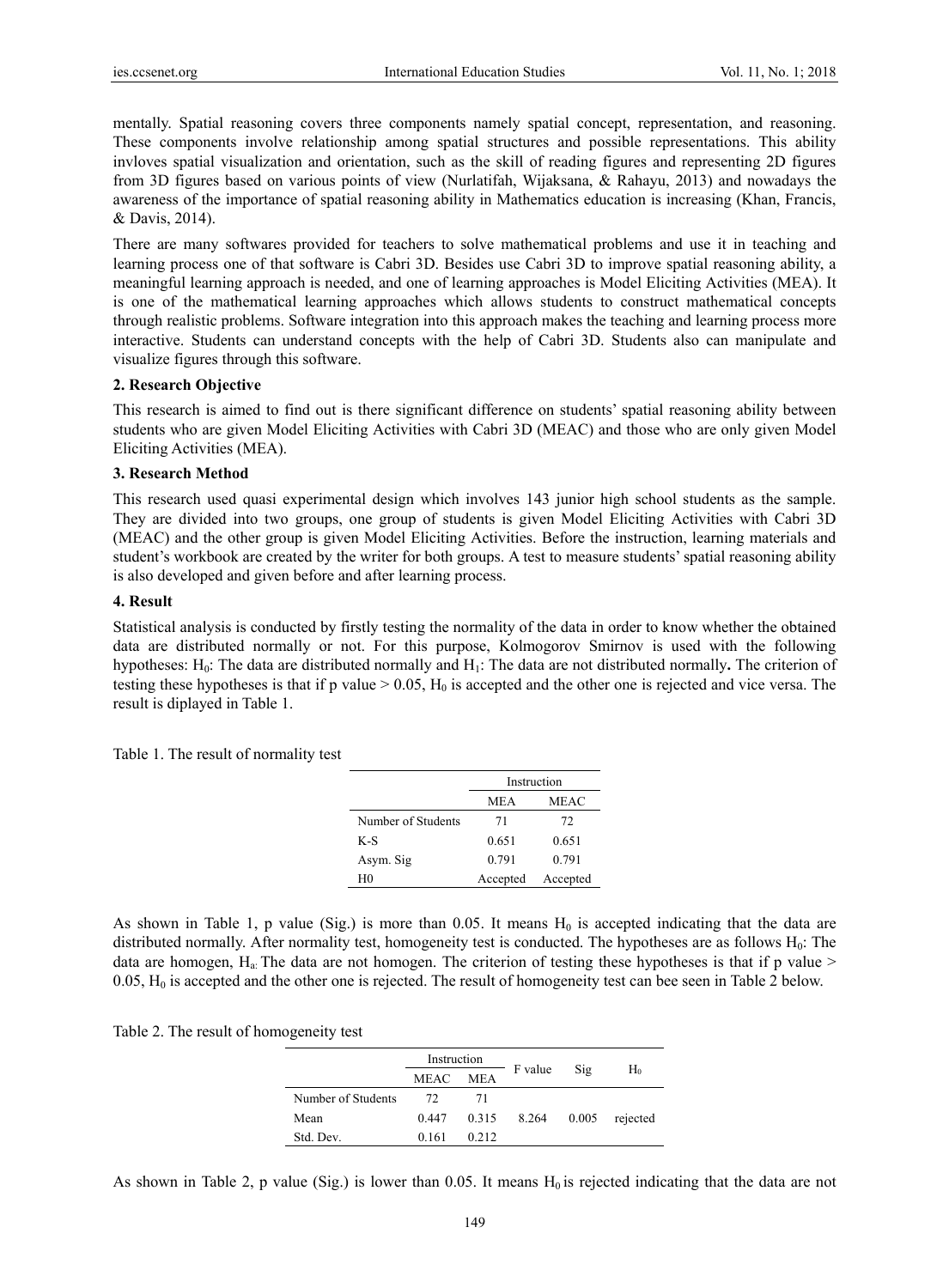homogen. Due to this result, t'-test is used to see the difference of means.

H0: there is no significant difference students' spatial reaoning ability improvement between students who are taught by using MEAC and those who are taught by using MEA.

H1: there is significant difference students' spatial reaoning ability improvement between students who are taught by using MEAC and those who are taught by using MEAC.

If the p value is more than 0.05,  $H_0$  is accepted, and if p value is lower than 0.05,  $H_0$  is rejected. The result is displayed in Table 3.

Table 3. The result of difference means test

|                    | Instruction |             |                           |          |
|--------------------|-------------|-------------|---------------------------|----------|
|                    | <b>MEA</b>  | <b>MEAC</b> | $t'$ value Sig (2 tailed) | $H_0$    |
| Number of Students | 71          | 72          |                           |          |
| Mean               | 0.315       | 0.447       | $-4.181$<br>0.000         | rejected |

As shown in Table 3, the p value is lower than 0.05 so that  $H_0$  is rejected. Thus, it can be concluded that there is significant difference students' spatial reaoning ability improvement between students who are taught by using MEAC and those who are taught by using MEAC.

#### **5. Discussion**

The result of statistical analysis shows that there is significant difference on students' spatial reasoning ability improvement between students who are taught by using MEAC and those who are taught by using MEAC. Thus, it can be concluded that MEAC instruction has positive effect on students' activities during the teaching and learning process in the classroom. In other words, MEAC instruction is more effective to improve students' spatial reasoning ability.

The positive result is because MEAC instruction facilitates students to practice and develop their spatial reasoning ability caused by the fact that students are involved directly to undertand the given concepts with visuals in Cabri 3D. It is in line with what Presmeg's statement in Encyclopedia of Mathematics Education (Presmeg, 2014) that visualization in Mathematics is not a new thing as Mathematics uses symbols, diagram, abstract notation which need visualization. Visualization is the ability, process, and product from creation, interpretation in mind. Besides, students are given opportunities to discuss with their classmates, create plans, and determine appropriate steps to solve mathematical problems. This activities also help students enhance their knowledge and reasoning ability.

The finding of this research is in agreement with a reserach conducted by Wulandari (2013) revealing that there was a significant difference in students' learning success between students who were taught by using realstic mathematical instruction with Cabri 3D and those who were not about spatial geometry figures. Besides, Maarif (2015) in his research also claimed that in geometry instruction the use of media such as Cabri II Plus can be used as an effort to improve students' ability in forming geometry evidence. Furthermore, Widiyasari (2013) in her research also mentions that mathematics teaching with Model Eliciting Activities is necessary to implement in schools which results in broader instruction. She also states that there is a need to develop varietied of instruction by using Model Eliciting Activities. This will improve students' ability to master mathematical concepts.

The anlysis result of students' work also shows that they are able to understand line and angle concept well, as shown in Figure 1. The question item and student's answer to see the relationship between figures to determine the angle are as follows:

Item 1: Angle 1 is  $95^\circ$  and Angle 2 is 110°. What is the measure of Angle 3?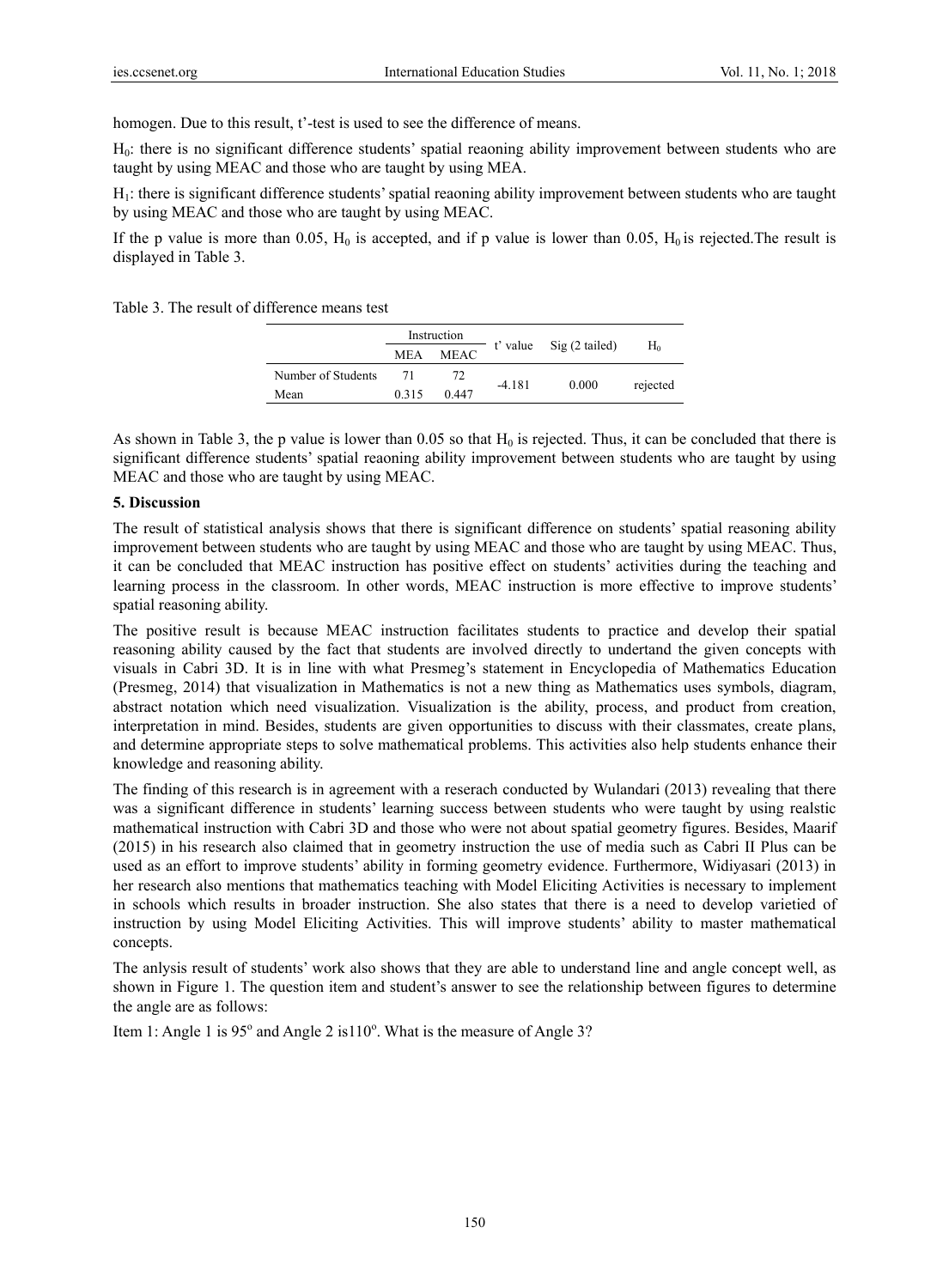

#### Student's A Answer

| $\circled{3}$<br>(951)<br>$\frac{110}{2}$<br>5)<br>$\mathcal{P}_{\mathcal{P}}$ | <b>Diketahui</b><br>$s$ udut $1 = 95^\circ$<br>$5$ uaut $2 \cdot 110^\circ$<br>Ditarya<br>sudut 3<br>Jawab<br>Sudut 4 = 180 - 110<br>$=70$     |
|--------------------------------------------------------------------------------|------------------------------------------------------------------------------------------------------------------------------------------------|
|                                                                                | Sudut 5 = sudut 1 Karena sudut dalam<br>berxberangan jadi besarnya sama, 95°.<br>Sudut $3 + 3$ dudnt $4 + 5$ udnt $5 - 180^\circ$              |
|                                                                                | Karena terdapat dalam segitiga.<br>$0$ adi sudut $3 + 70^\circ + 95^\circ = 180^\circ$<br>$Sudut3 = 180 - 70 - 95$<br>$= 15^{\circ}$<br>$\sim$ |

Figure 1. Student's Answer of questions item 1

As shown above, it can be seen that the student undertsands the relationship between angles intersected by a line. In the student's figure, the student states that Angle 1 is the same as Angle 5 due to alternate interior angle. Besides, she also knows supplementary angels and the sum of angles in a triangle. She does not mention which angle supplements another angle. However, in her calculation, she writes that the angle which is  $70^{\circ}$  is supplementary to the other angle which is  $110^{\circ}$  so that she can determine the angle value which can help her find the answer of the question.

Then, in the question item with indicator which is drawing or designing a geometry figure and representing the line size in the figure and other indicator which is finding out the relation among elements of geometry figure. The question item and student's answer are provided below:

Item 2

a) Draw a cube of KLMN. OPQR with sides 3cm.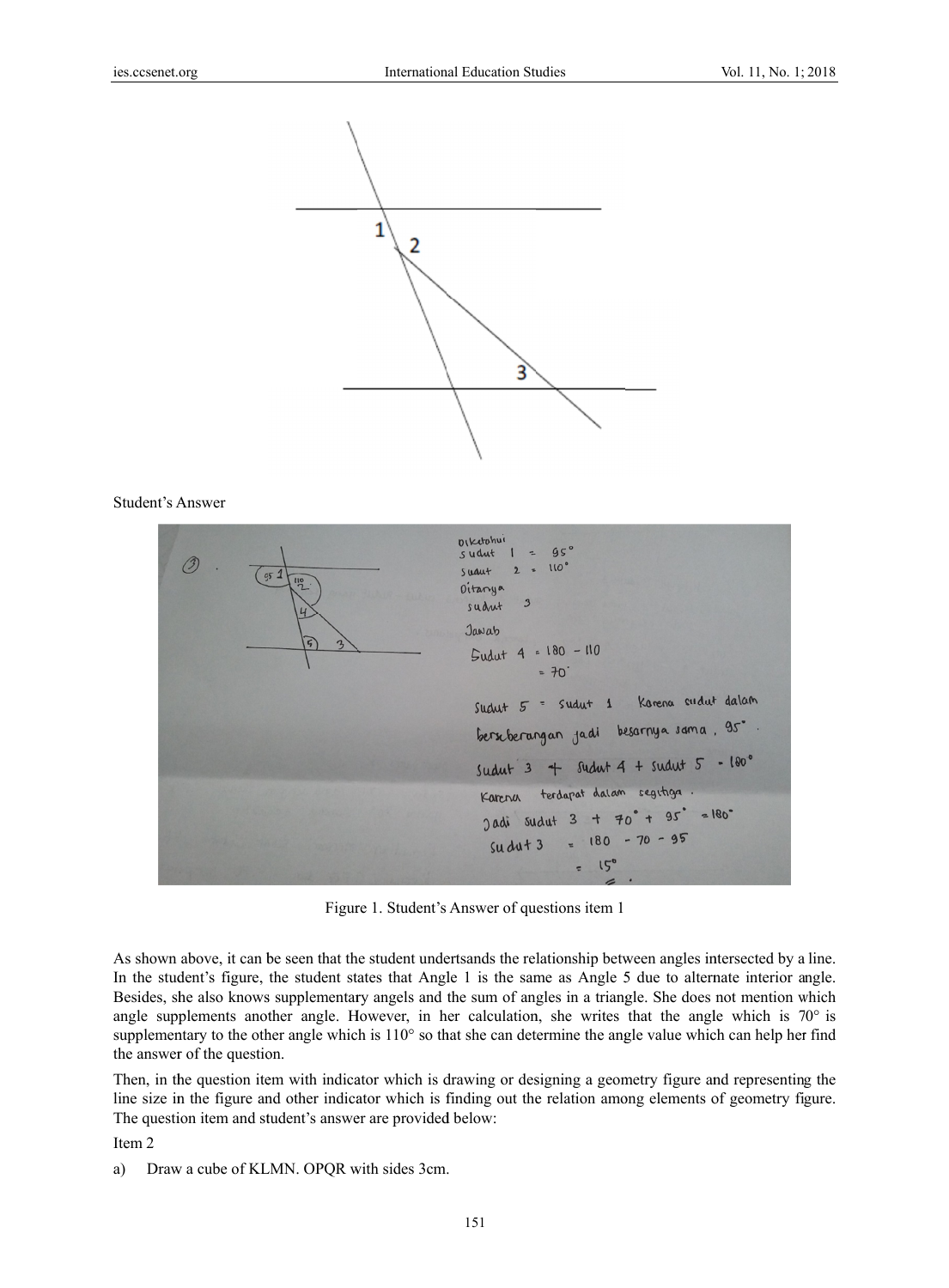b) Which line is the intersection between side of PQRO and side of KORN and between side of KLQR and side of MNRQ

Student's A Answer:



Figure 2. Student's answer of question item 2

As shown in Figure 2, the student is able to draw a cube. Eventhough the cube is not well-drawn yet, she can name the cube correctly so that she can determine the intersection among sides asked in the question.

Next, in the question item below, the indicator is manipulating figure to determine angle.

Item 4: Look carefully at the figure below:



How is the process to find out the measure of angle BDC? Student's A Answer: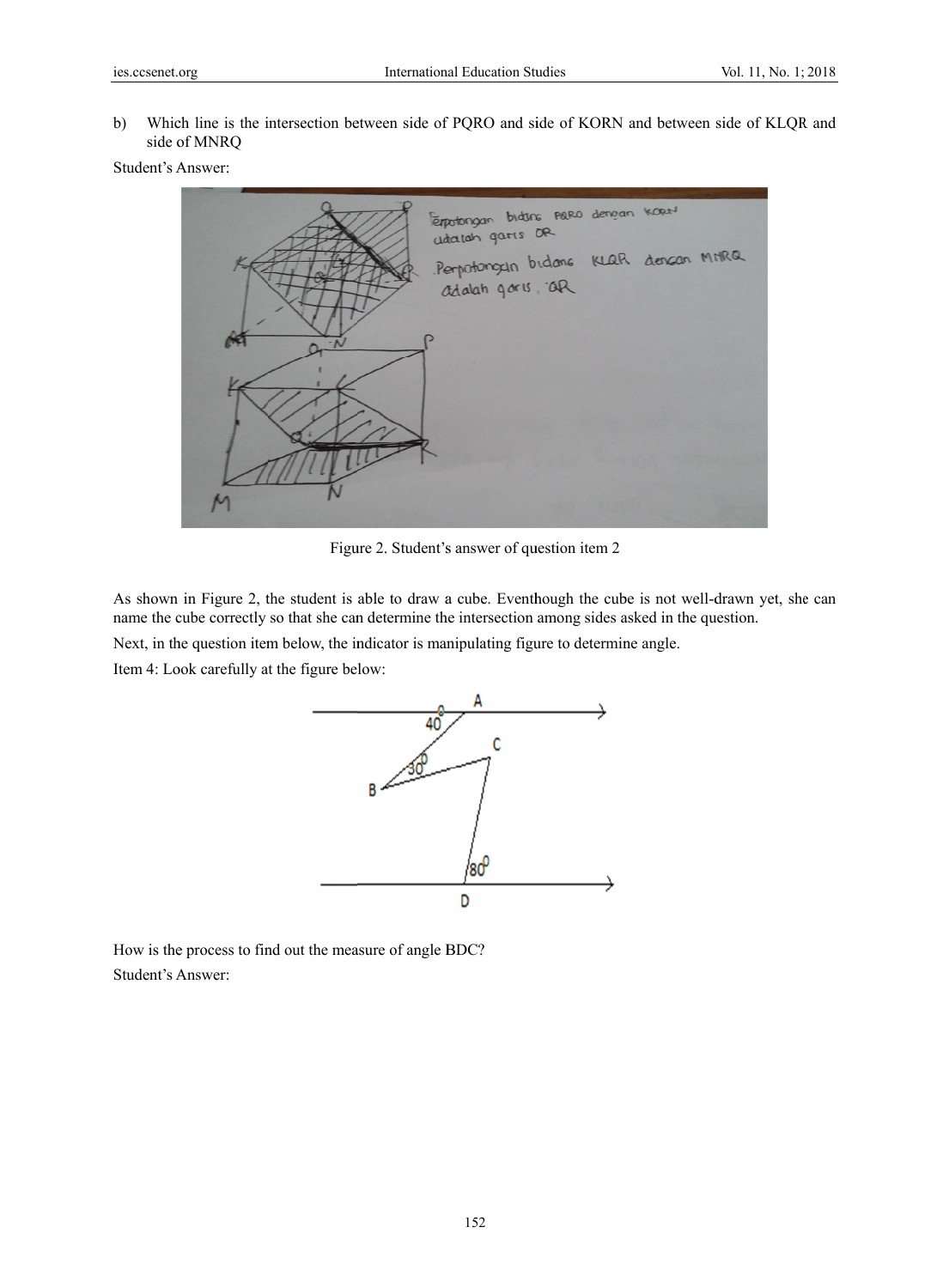

Figure 3. Student's answer of question item 3

As shown in Figure 3, the student can manipulate the picture by adding other line to help her. With this line, she can find the relation between Angle CDE and Angle CFG, namely corresponding angle so that both angles are the same. From the relation, students can determine Angle CFB is supplementary to Angle CFG. Finally, she also knows that the sum of angles of a triangle is  $180^{\circ}$  so that she can determine Angle BCD.

#### **6. Conclus sion and Sugg gestion**

From the results of this research, it can be concluded that students who are given Model Eliciting Activities with Cabri 3D shows better reasoning ability than those who are given Model Eliciting Activities. It is suggested for Matematics teachers to implement instruction with Model Eliciting Activities with Cabri 3D. For better learning outcomes, facilities such as computer laboratorium or notebooks, Cabri 3D software, and other relevant media or references can be used.

#### **Reference es**

- Alias, M. (2009). Integrating Technology Into Classroom Instruction for Reduced Misconseptions in Statistics. *International Electronic Journal of Mathematics Education, 4(2).*
- Chamberlin, S. A., & Moon, S. M. (2005). Model Eliciting Activities as a tool to Develop and Identify Creatively gifted Mathematicians. *Journal of Secondary Gifted Education, XVII*(1), 37-47. https://doi.org/10.4219/jsge-2005-393
- Clement, D D., & Batista, M. (1992). *H Handbook of r research on M Mathematics Te eaching and Le earning: Geom metry*  and Spatial Reasoning. New York: MacMillan Publishing Company.
- Daher, & Shahbari. (2013). Pre-Service Teachers' Modelling Processes Through Engagement With Model Eliciting Activities With A Technological Tool. *International Journal of Science and Mathematics* Education. National Science Council, Taiwan 2013.
- Downs, R. M. (2006). *Learning to Think Spatially*. Washington DC: The National Academic Press.
- Dzulfikar, A. (2012). Keefektifan Problem Based Learning dan Model Eliciting Activities terhadap kemampuan peme ecahan mas http://journal.Unnes.ac.id/id/sju/index.php.ujme masalah. *Unner*  $Journal$ *Df. Mat thematics E Education*. Retrieved from
- Ekmekci, A., & Gladys, K. (2011). Model Eliciting Activities (MEAs). 5<sup>th</sup> Annual Uteach Institute-NMSI Conference Thursday, May 26, 2011.
- Hanna, G. (2014). Mathematical Proof, Argumentation, and Reasoning. In S. Lerman (Ed.), *Encyclopedia of* Mathematics Education (pp. 404-408). http://doi.org/10.1007/978-94-007-4978-8
- Hershkowitz, R. (2014). *Shapes and Space Geometry Teaching and Learning*. In S. Lerman (Ed.), *Encyc clopedia of Ma athematics Edu ucation* (pp. 54 42-547). http:/ //doi.org/10.10 007/978-94-00 7-4978-8